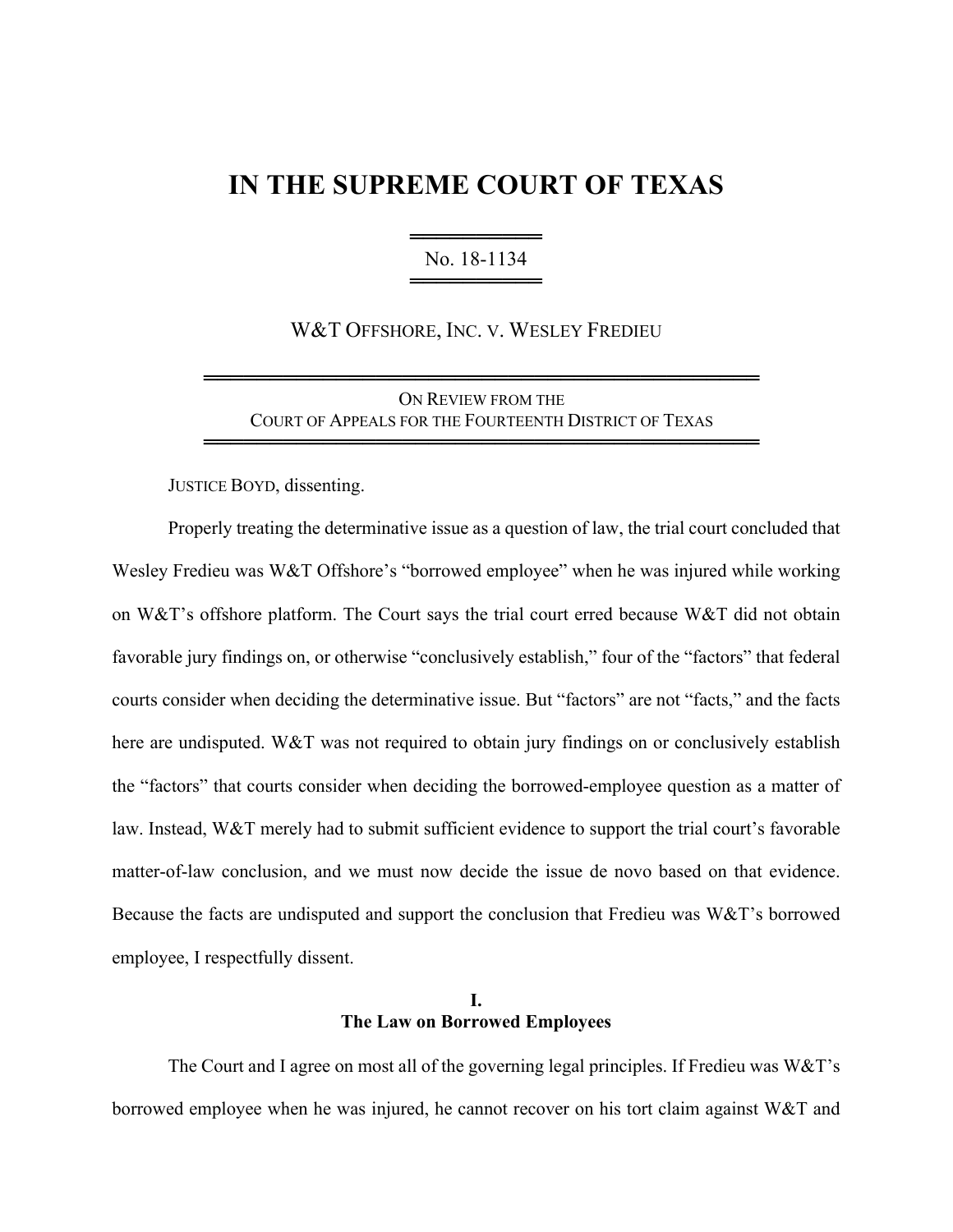instead is limited to recovering workers-compensation benefits. *See* 33 U.S.C. §§ 902–05 (Longshore and Harbor Workers' Compensation Act); 43 U.S.C. § 1333(a)(1), (b) (Outer Continental Shelf Lands Act). W&T's assertion that Fredieu was its borrowed employee constitutes an affirmative defense on which W&T bore the burden of proof. *See Allen v. Texaco, Inc.*, 37 F. App'x 91, 91 (5th Cir. 2002) (per curiam).

Whether a claimant was the defendant's borrowed employee, however, presents a question of law for the courts to decide. *Billizon v. Conoco, Inc.*, 993 F.2d 104, 105 (5th Cir. 1993); *Ruiz v. Shell Oil Co.*, 413 F.2d 310, 314 (5th Cir. 1969). Under the Fifth Circuit's approach, which the parties agree we should follow here, courts decide the question by considering nine "*Ruiz* factors": (1) who controlled the claimant's work at the time of the injury, (2) whose work the claimant was performing, (3) the terms of any agreement between the defendant and the claimant's original employer, (4) the claimant's acquiescence in the work arrangement, (5) whether the original employer temporarily terminated its relationship with the claimant while he was working for the defendant, (6) who furnished the claimant's tools and workplace, (7) the duration of the claimant's work for the defendant, (8) who had the right to discharge the claimant, and (9) who was obligated to pay the claimant. *Ruiz*, 413 F.2d at 312–13.

The defendant need not prove that every *Ruiz* factor supports the conclusion that the claimant was its borrowed employee. *Billizon*, 993 F.2d at 106. In fact, no single factor or any particular combination of factors is decisive. *Ruiz*, 413 F.2d at 312. Instead, courts must balance all the evidence in light of the *Ruiz* factors to determine whether the defendant was the claimant's "true employer," as opposed to a mere third party, in a sense that justifies limiting the claimant's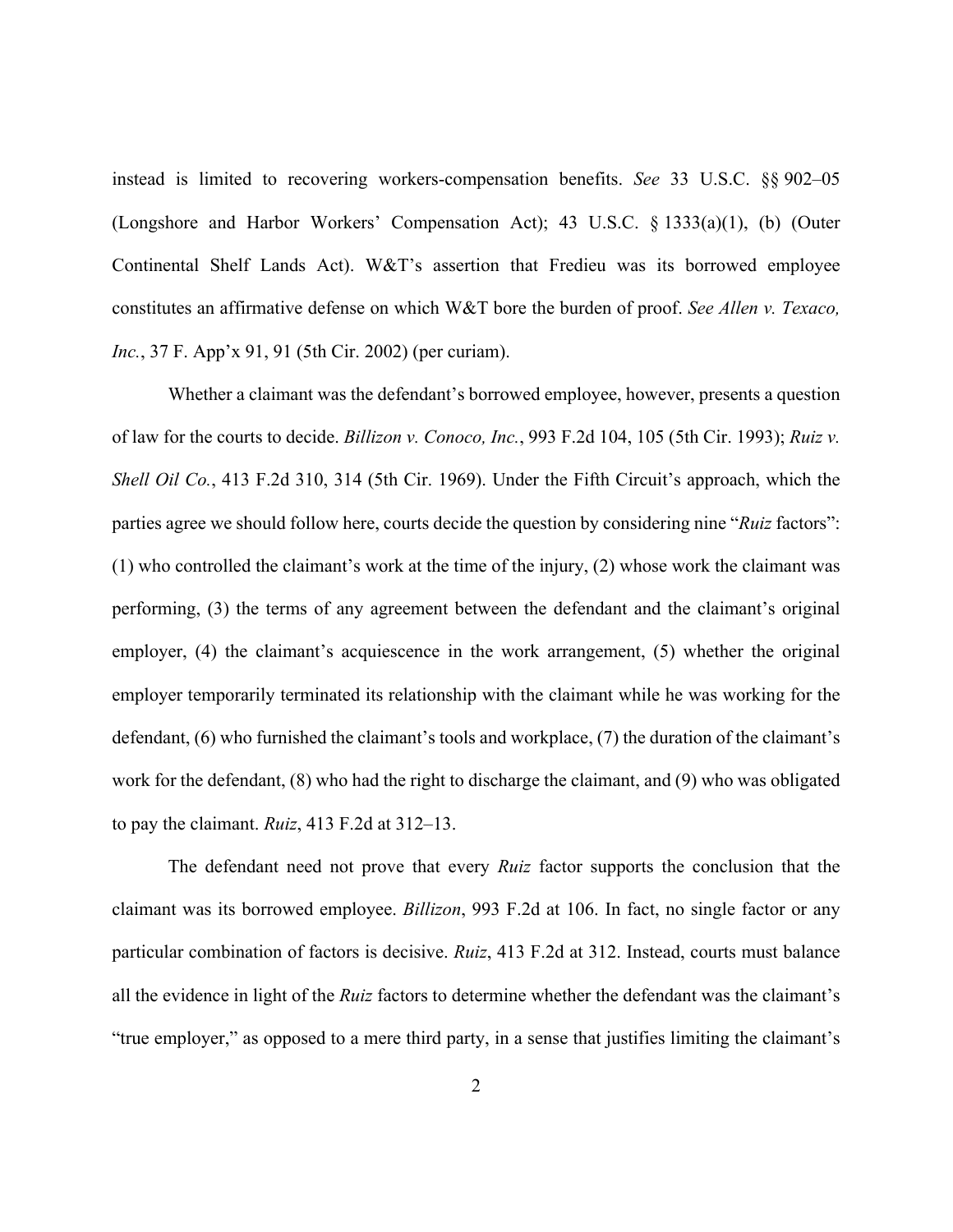recovery consistent with the purposes of the workers-compensation system. *Gaudet v. Exxon Corp.*, 562 F.2d 351, 357 (5th Cir. 1977).

To answer this question of law, the courts must of course rely on the evidence the parties present regarding the *Ruiz* factors. If the parties dispute the relevant facts and provide conflicting evidence that creates a fact issue material to one or more of the factors, the court may be required to have a jury determine the true facts and resolve that dispute. *Brown v. Union Oil Co. of Cal.*, 984 F.2d 674, 677 (5th Cir. 1993) (per curiam). Once the jury resolves any material factual disputes, however, the court itself must consider the totality of the evidence, using the *Ruiz* factors as its guide, to decide whether the claimant was the defendant's borrowed employee. *Billizon*, 993 F.2d at 105; *Brown*, 984 F.2d at 679; *Ruiz*, 413 F.2d at 314.

Here, the trial court initially erred by instructing the jury to decide whether Fredieu was W&T's borrowed employee. But in response to W&T's post-verdict motions, the trial court corrected that error by disregarding the jury's answer and deciding the issue as a question of law. The Court and I agree that the trial court acted properly in doing so. *See, e.g.*, *ante* at \_\_\_ ("Submitting this legal question to the jury was improper, and the trial court did not err in disregarding the jury's answer to it."). We part ways, however, on whether fact issues precluded the trial court's answer to the legal question.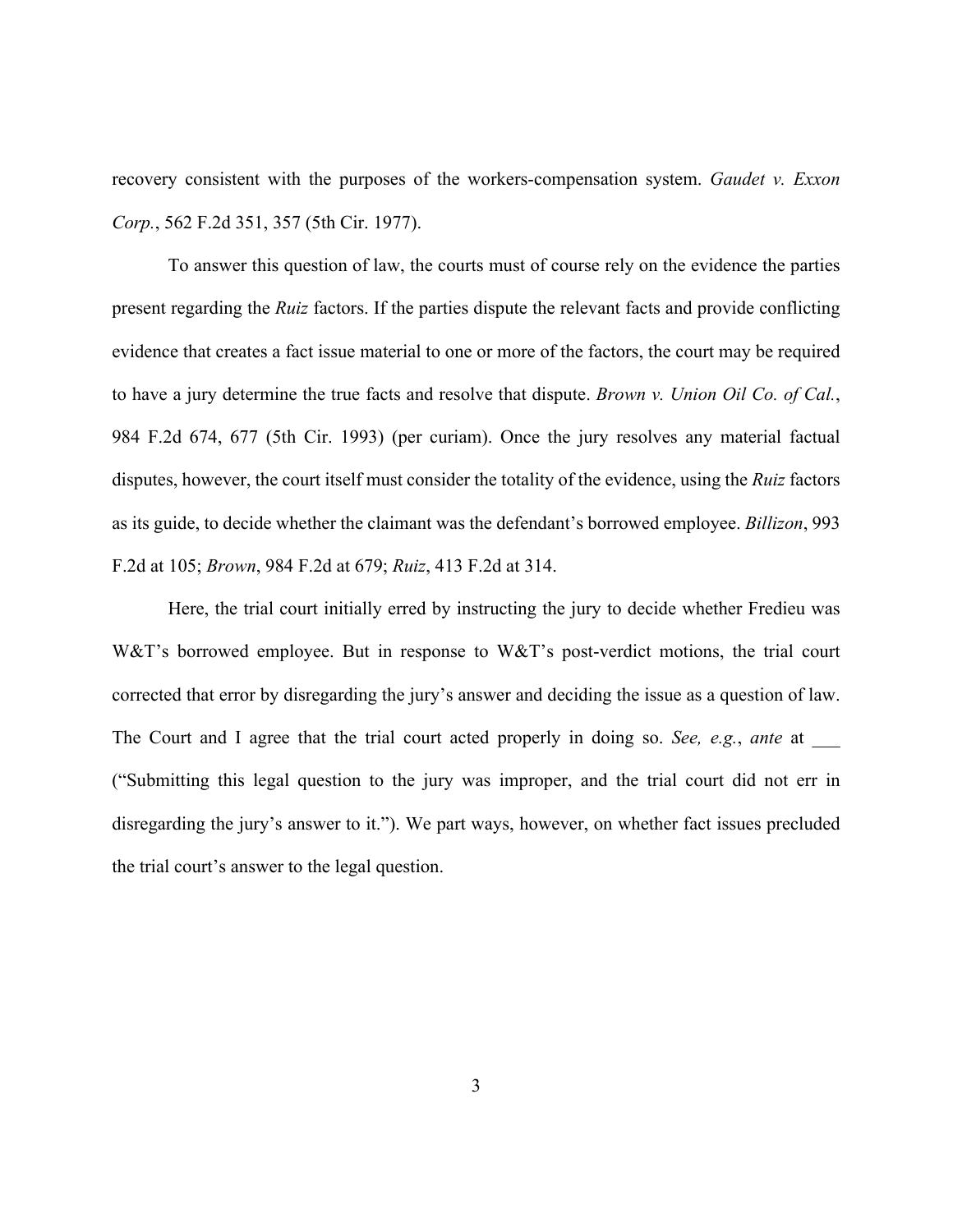## **II. W&T's Burden of Proof in the Trial Court**

To the extent W&T bore an evidentiary burden on the question of law,<sup>1</sup> its burden was to establish the necessary facts by a preponderance of the evidence. *See Bergeron v. Tenneco Oil Co.*, No. Civ. A. 87–1317, 1988 WL 110445, at \*5 (W.D. La. Oct. 18, 1988) ("[D]efendant has failed to establish by a preponderance of the evidence that plaintiff was a borrowed employee."), *aff'd* 880 F.2d 411 (5th Cir. 1989); *see also Rollans v. Unocal Expl. Corp.*, No. Civ. A. 93–431, 1993 WL 455731, at  $*2$  (E.D. La. Nov. 4, 1993) ("Defendants failed to prove by a preponderance of the evidence that UNOCAL exercised sufficient control over Plaintiff, beyond mere suggestion of details or cooperation, to render him a borrowed employee."). Fredieu himself conceded at the charge conference that W&T only ever had to prove the necessary facts by a preponderance of the evidence.

W&T, therefore, merely had to submit sufficient evidence to enable the trial court to answer the question of law in its favor. If it failed to do that—whether by failing to obtain jury findings on disputed material facts or simply by failing to present the necessary evidence—the trial court should have concluded as a matter of law that W&T failed to carry its burden to establish that Fredieu was W&T's borrowed employee. But if W&T *did* submit sufficient evidence (with or without obtaining jury findings on particular disputed facts), the trial court properly concluded as a matter of law that Fredieu was W&T's borrowed employee. In either case, the trial court's answer

<sup>1</sup> *See Sw. Bell Tel. Co. v. Pub. Util. Comm'n*, 571 S.W.2d 503, 511 (Tex. 1978) ("It is, of course, incongruous to speak of deciding as a fact from the preponderance of the evidence a question of law.").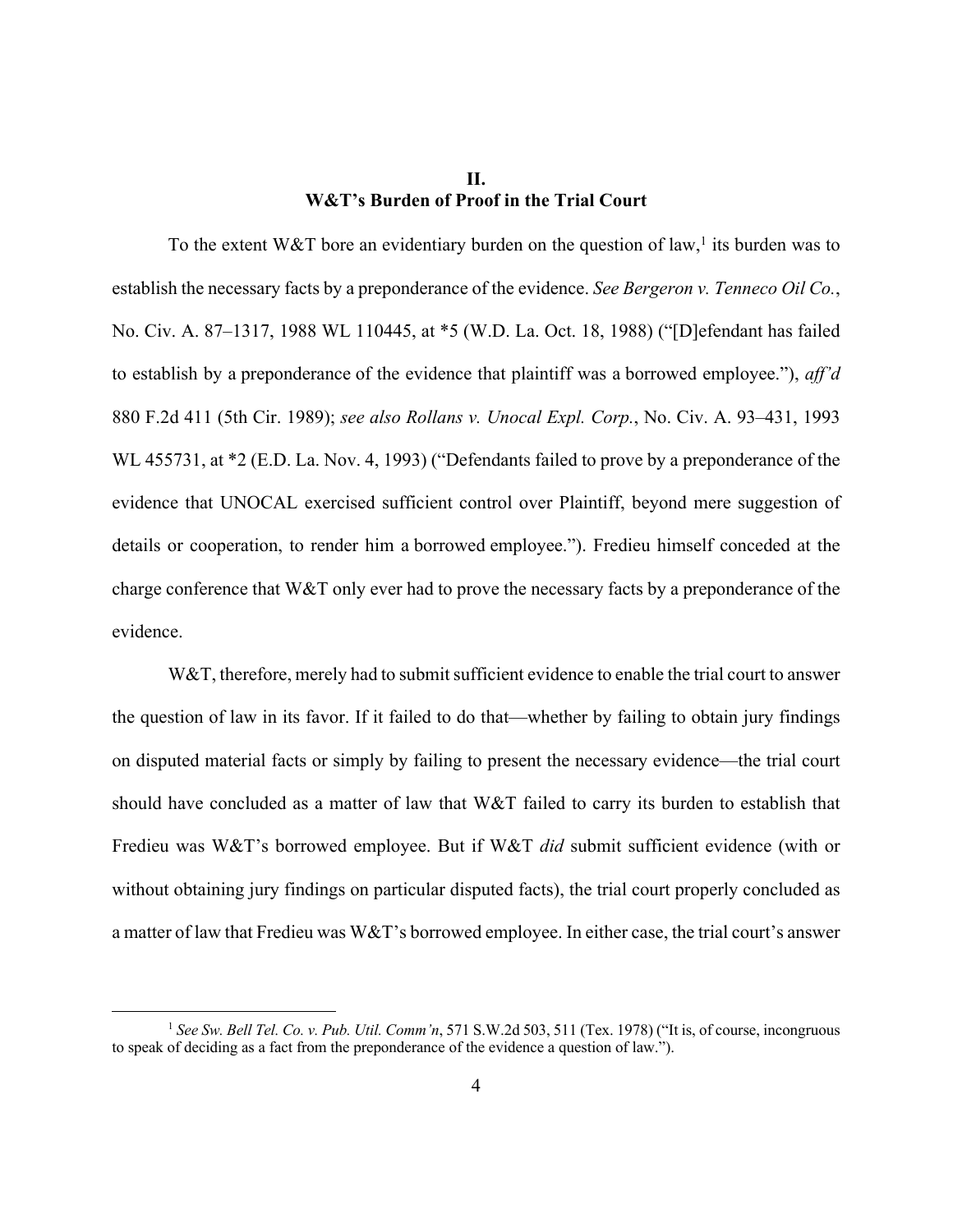to the question of law depended on the sufficiency of the totality of the evidence presented regarding the *Ruiz* factors.

The Court asserts that W&T had to either secure "fact-findings in its favor on the *Ruiz* factors" or "conclusively establish<sup>[]</sup> that the factor weighs in its favor," and suggests that W&T agrees that it bore that burden. *Ante* at \_\_\_ ("W&T embraces this burden to some extent, arguing that the evidence conclusively establishes the disputed *Ruiz* factors in its favor."). This suggestion misstates W&T's position. In the trial court, in the court of appeals, and in this Court, W&T has repeatedly asserted two alternative arguments in support of the trial court's decision to disregard the jury's finding that Fredieu was not W&T's borrowed employee: (1) that the jury's answer is immaterial because the borrowed-employee issue presents a question of law that the jury could not decide, or alternatively, (2) that the trial court correctly disregarded the jury's answer because the evidence did not support it.

W&T acknowledges that, to prevail on its *alternative* argument, it would have to demonstrate that no evidence supports the jury's finding, or (as the Court states) that the evidence conclusively established that Fredieu was W&T's borrowed employee. *See Shields Ltd. P'ship v. Bradberry*, 526 S.W.3d 471, 480 (Tex. 2017) ("When a party attacks the legal sufficiency of an adverse [jury] finding on an issue on which it bears the burden of proof, the judgment must be sustained unless the record conclusively establishes all vital facts in support of the issue."). In support of this alternative argument, W&T has acknowledged this burden and has argued that the evidence conclusively established that Fredieu was its borrowed employee.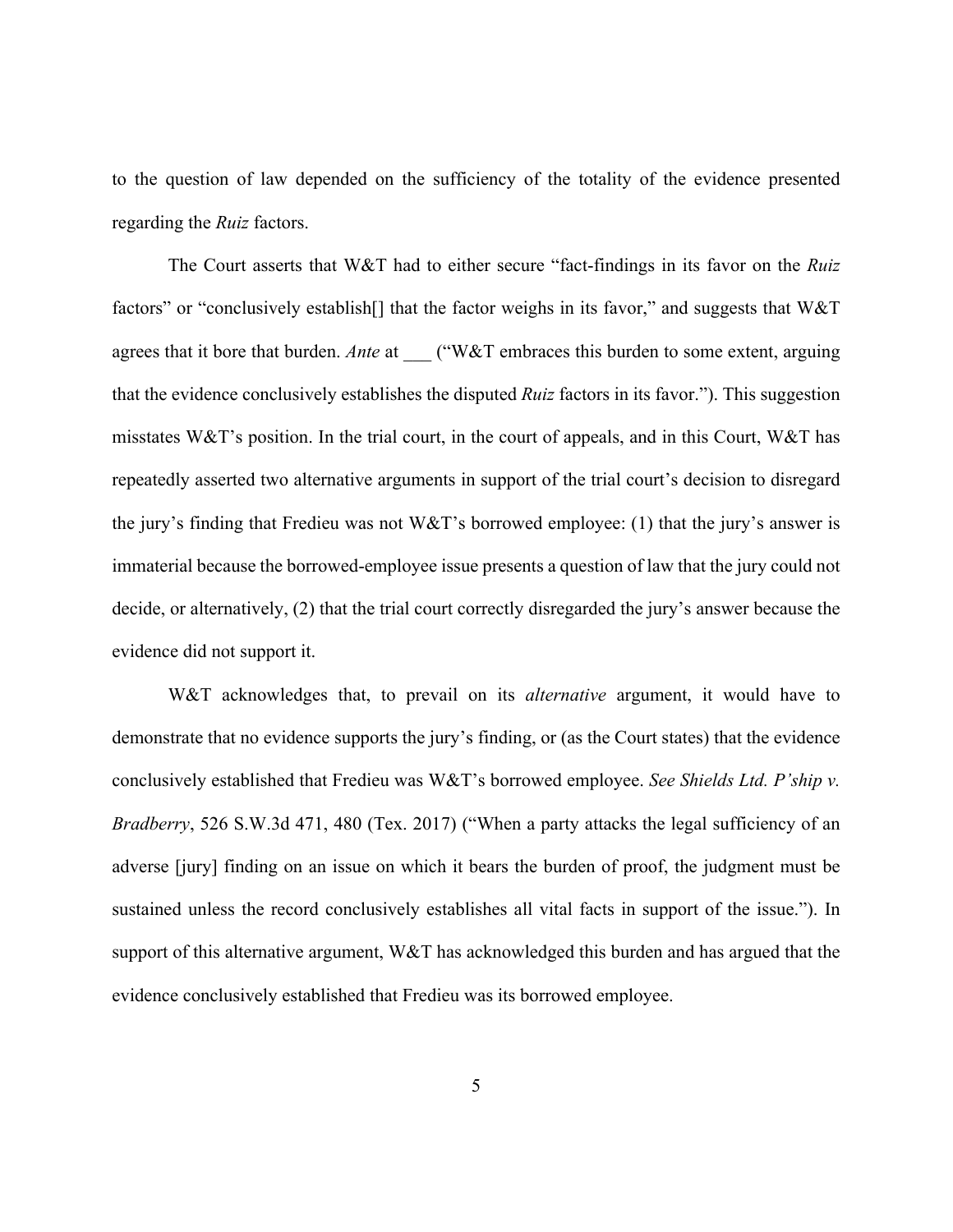But we need not reach W&T's alternative argument because, as the Court itself agrees, W&T's primary argument is correct: the trial court correctly disregarded the jury's answer as immaterial because the question presented a question of law that only the court could decide. A trial court may disregard an immaterial jury answer, and an answer to a question that should never have been submitted to the jury, such as a question of law, is immaterial. *Spencer v. Eagle Star Ins. Co. of Am.*, 876 S.W.2d 154, 157 (Tex. 1994); *see Quick v. City of Austin*, 7 S.W.3d 109, 116 (Tex. 1998) ("The submitted jury questions, being questions of law, are immaterial and will not be considered."). As the Court itself agrees, the question the trial court asked the jury in this case was a question of law, not a "roundabout way" of asking the jury to resolve disputed facts. *Ante* at . And because it was a question of law, "the trial court did not err by disregarding [the jury's] answer as immaterial." *Ante* at <sup>2</sup>

Having properly disregarded the jury's immaterial answer, the trial court was then required to resolve the issue of Fredieu's borrowed-employee status as a question of law, considering the totality of the evidence in light of the *Ruiz* factors. And because Fredieu's borrowed-employee status presents a question of law, this Court must address that issue de novo and decide for ourselves whether, in light of the *Ruiz* factors and the evidence presented, Fredieu was W&T's borrowed employee. *See Williams v. Compression Coat Corp.*, 136 F.3d 138 (5th Cir. 1998) (per curiam) (conducting de novo review to decide claimant's borrowed-employee status); *see also*

<sup>&</sup>lt;sup>2</sup> Fredieu argues that W&T waived any complaint about the jury question because W&T itself proposed the question and did not object to its submission to the jury. W&T disputes that it proposed the question, but we need not resolve that issue. "A party need not object to an immaterial question that should not have been submitted" and preserves error by moving to disregard the answer in a post-verdict motion, as W&T did here. *BP Am. Prod. Co. v. Red Deer Res., LLC*, 526 S.W.3d 389, 402 (Tex. 2017).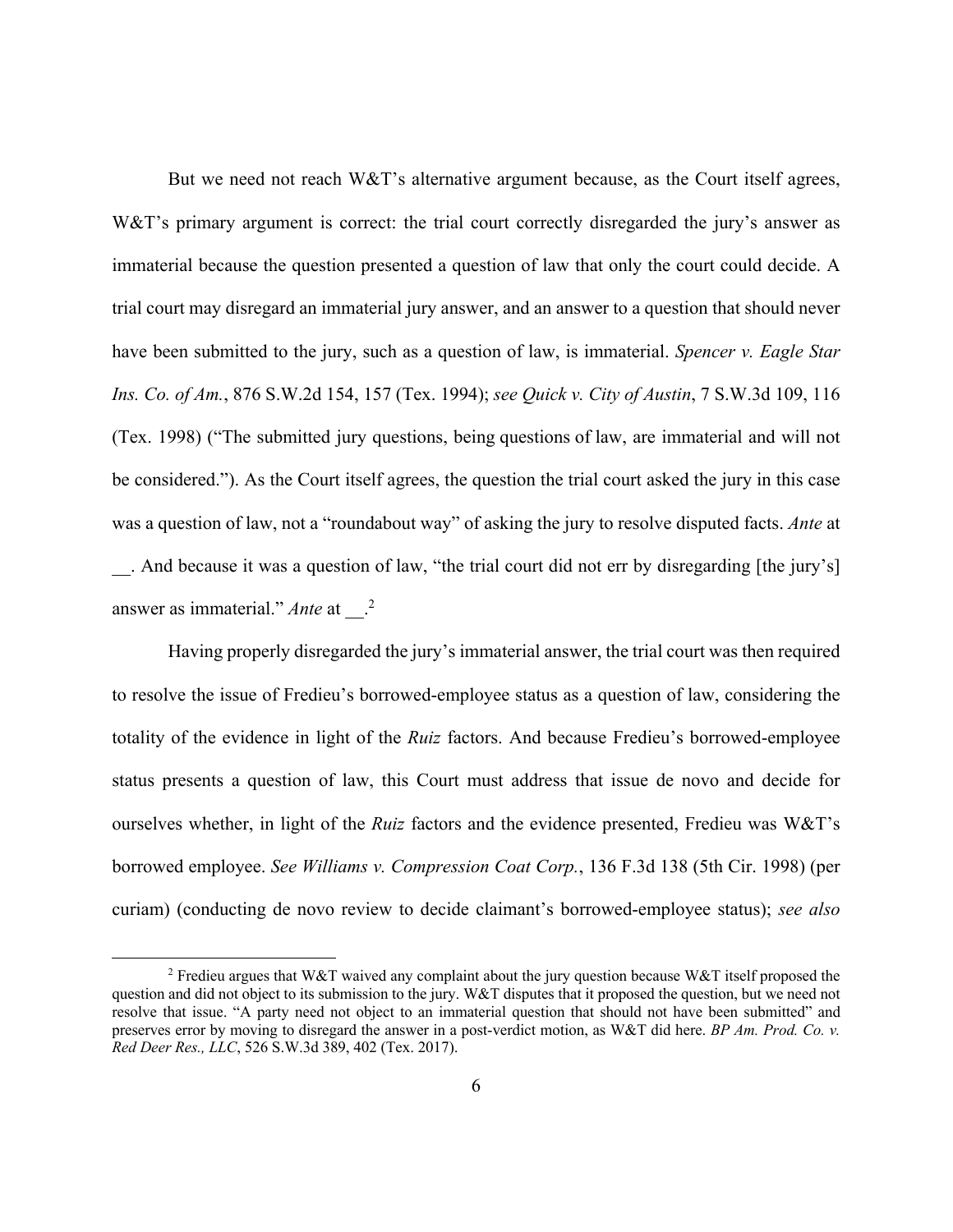*LaLonde v. Gosnell*, 593 S.W.3d 212, 220 (Tex. 2019) ("Appellate courts do not defer to the trial court on questions of law. Deference must be afforded to the trial court's disposition of disputed facts, but when there are none, as here, our review is entirely de novo.").

Even if the fact-finder was required to resolve disputed facts, we must now decide the ultimate legal issue de novo in light of the totality of the evidence, including any such findings. *City of Austin v. Travis Cty. Landfill Co.*, 73 S.W.3d 234, 241 (Tex. 2002) ("While we depend on the fact-finder to resolve disputed facts regarding the extent of governmental intrusion, the ultimate issue whether the facts constitute a taking is a question of law."); *see Stockton v. Offenbach*, 336 S.W.3d 610, 615 (Tex. 2011) ("Under an abuse of discretion standard, the appellate court defers to the trial court's factual determinations if they are supported by evidence, but reviews the trial court's legal determinations de novo.").

W&T never had to "conclusively establish" that Fredieu was its borrowed employee. Once the trial court properly disregarded the jury's answer as immaterial, the court then had to decide that legal question based on the evidence submitted. And under the proper de novo standard of review, we must now do the same.

#### **III. Absence of Material Fact Issues**

The Court concludes that W&T "failed to prove its borrowed-employee defense" because it failed to obtain "fact-findings in its favor on the *Ruiz* factors." *Ante* at According to the Court, "[s]ubmission to the jury of individual *Ruiz* factors may be necessary . . . if the resolution of fact issues related to one or more factors would be material to the court's determination of the ultimate legal question." *Ante* at . But this reasoning conflates "disputed facts" with "disputed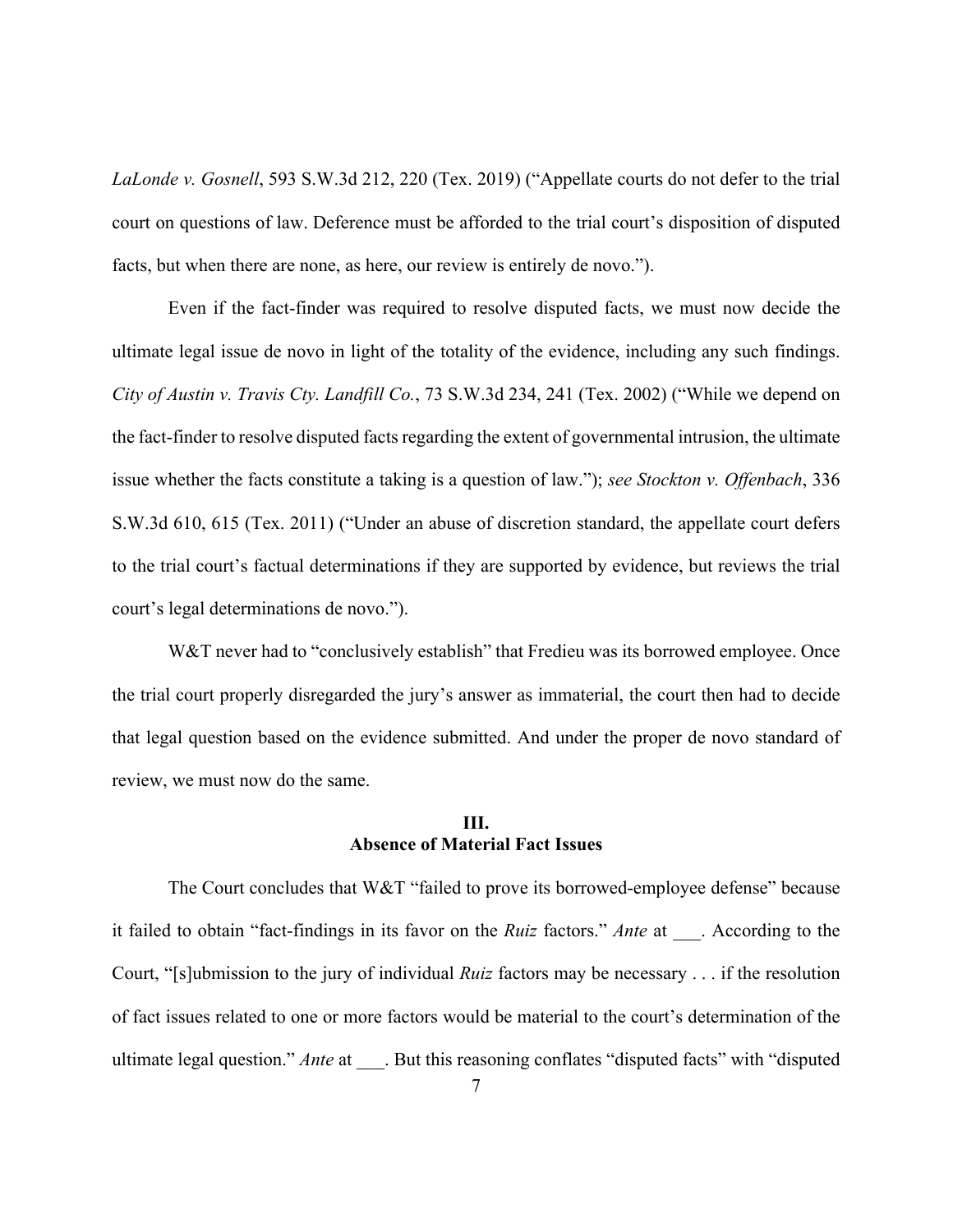*factors*." Although the parties dispute whether the facts relating to particular factors weigh for or against borrowed-employee status, the parties do not dispute the facts themselves.

The *Ruiz* factors are not facts. They merely guide a court's analysis as it determines the legal *conclusions* to draw from the facts. *See Gaudet*, 562 F.2d at 358 (explaining the borrowedemployee analysis considers "the implications to be drawn from the facts"). If the facts relevant to a particular factor are disputed, the court may need to have the fact-finder resolve that factual dispute before the court can decide how to weigh that factor when reaching its legal conclusion. But it need not ask the fact-finder to decide whether the factor weighs in favor of or against borrowed-employee statuts.<sup>3</sup>

Here, for example, the Court concludes that "conflicting evidence raises a material fact issue on the control factor," so that factor "should have been submitted to the jury." *Ante* at \_\_\_\_. But as the Court's own description of the facts confirms, the parties did not dispute any of the facts relevant to W&T's control over Fredieu's work at the time of his injury:

- The Wood Group hired and trained Fredieu and assigned him to work on the W&T platform.
- W&T was generally hands-off with respect to Fredieu's work, did not give Fredieu constant or regular instruction or tell him how to do things, and did not control the

<sup>3</sup> *See*, *e.g.*, *Skipper v. A&M Dockside Repair, Inc.*, 430 F. Supp. 3d 170 (E.D. La. 2020) (pending appeal) ("Here, the relevant facts are not in dispute. Rather, plaintiff disputes the legal conclusion that should be drawn from the facts."); *In re Weeks Marine, Inc.*, 88 F. Supp. 3d 593, 601 (M.D. La. 2015) ("If some of the *Ruiz* factors involve fact questions, those questions must be submitted to the fact finder unless a sufficient number of other factors clearly favor summary judgment." (citation and quotations omitted)); *Robertson v. W&T Offshore, Inc.*, 712 F. Supp. 2d 515, 522 (W.D. La. 2010) ("[Plaintiff] merely lists the nine legal factors comprising the borrowed employee analysis as set forth in [*Ruiz*] . . . [but] does not provide *any evidence* with respect to the underlying facts as they relate to the *Ruiz* factors."); *Bourgeois v. W&T Offshore, Inc.*, No. 13-294, 2013 WL 4501326, at \*3 (E.D. La. 2013) ("The parties disagree on the application of the first factor to this case, but the following facts are undisputed.").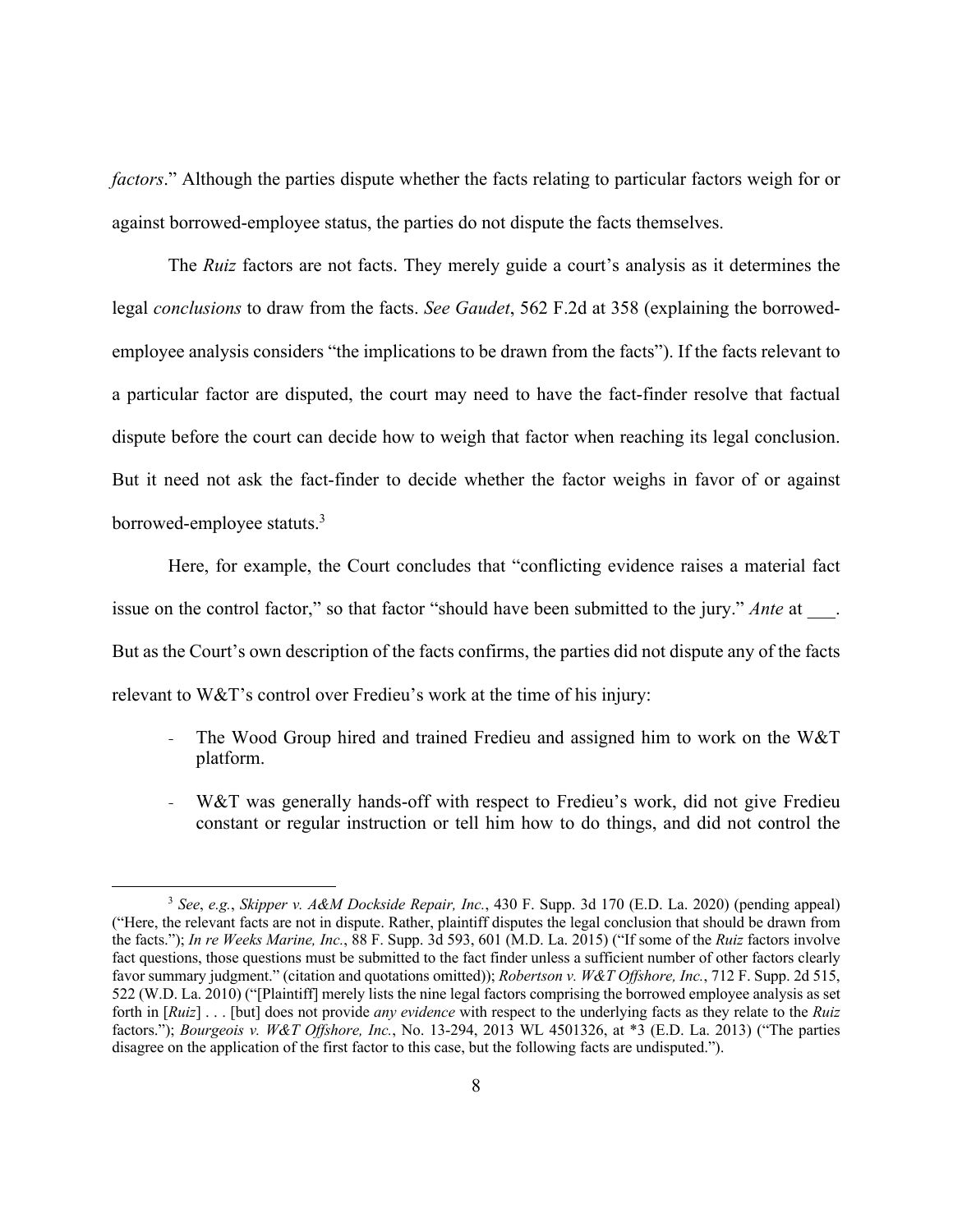details of his day-to-day work. Instead, W&T generally allowed Fredieu to control his own work and supervise other contractors' workers.

- W&T did give Fredieu guidance and direction for non-routine activities outside of his typical day-to-day tasks.
- No W&T supervisor was present on the platform when Fredieu was injured. But when Fredieu discovered the faulty regulator, he knew he had to report it to W&T and find out how W&T wanted him to fix it, so he contacted W&T by radio.
- When the accident occurred,  $W&T$  was telling Fredieu the steps to take to remove the regulator, although it left a lot of steps out.

Neither party disputed any of these facts. Instead, they disputed whether (and the extent to which) W&T controlled Fredieu's work in light of these undisputed facts. That's not a factual dispute arising from conflicting evidence, it's a dispute over the correct answer to a question of law based on undisputed facts.

A genuine fact issue arises when the parties submit conflicting evidence on the events that occurred, creating a dispute as to what really happened. In *Brown*, for example, the claimant testified that the defendant never gave him instructions on how and when to clean the defendant's platform, but the defendant's employee testified that he *did* give the claimant such "specific cleaning instructions." *Brown*, 984 F.2d at 677. This conflicting evidence created a material fact issue about what really happened: "Who gave Brown instructions on how and when to clean the platform?" *Id.* at 679.

Here, the parties do not dispute the facts. They dispute whether the *undisputed* facts establish that the *Ruiz* factors support W&T's assertion that Fredieu was its borrowed employee. But that dispute does not create a fact issue that a jury must resolve. "A dispute over whether one is a borrowed servant . . . could still exist although all the facts were stipulated, for it concerns not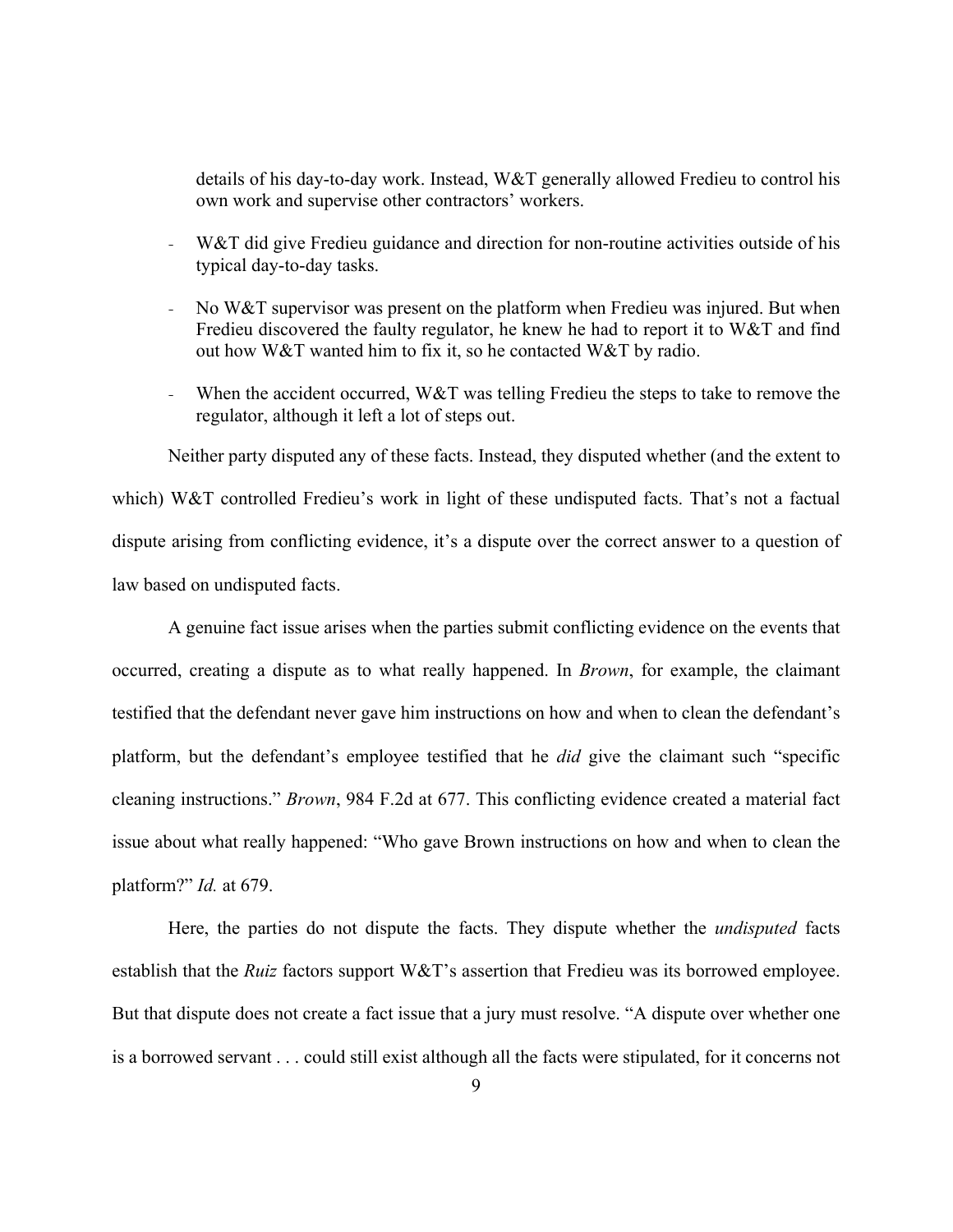only the facts themselves but the implications to be drawn from the facts." *Gaudet*, 562 F.2d at 358.

The parties' dispute over whether the undisputed facts support a *Ruiz* factor or establishes that Fredieu was W&T's borrowed employee merely creates the question of law that the trial court had to decide. *See, e.g.*, *Ruiz*, 413 F.2d at 312–13 ("We have, however, carefully studied the record and find no element of control by National."); *see also Lomeli v. Sw. Shipyard, L.P.*, 363 S.W.3d 681, 688 (Tex. App.—Houston [1st Dist.] 2011, no pet.) (concluding that the control factor weighed in favor of borrowed-employee status despite some undisputed evidence suggesting a lack of control). Fredieu "cannot generate a factual dispute merely by contesting the conclusion reached by the court, rather [he] must show that genuine disputes exist over enough determinative factual ingredients to make a difference in this result." *Gaudet*, 562 F.2d at 358.

Furthermore, even if the parties had submitted conflicting evidence that created a genuine fact issue relevant to one or more of the *Ruiz* factors, W&T's failure to obtain jury findings resolving those fact issues would not necessarily compel the conclusion that Fredieu was not W&T's borrowed employee. *See id.* ("[T]he trial court could have concluded that the test for borrowed employee status was met regardless of the ultimate resolution of the factual matter of the agreement between the employers."). Even assuming that disputed facts were resolved in favor of the claimant, if the totality of the circumstances nevertheless establishes the claimant's borrowed-employee status, the court may answer that question of law without requiring a jury to resolve those disputed facts. *See Billizon*, 993 F.2d at 106 ("Even if we assume that factor 3 weighs in favor of Billizon's position, the summary judgment record establishes that Billizon was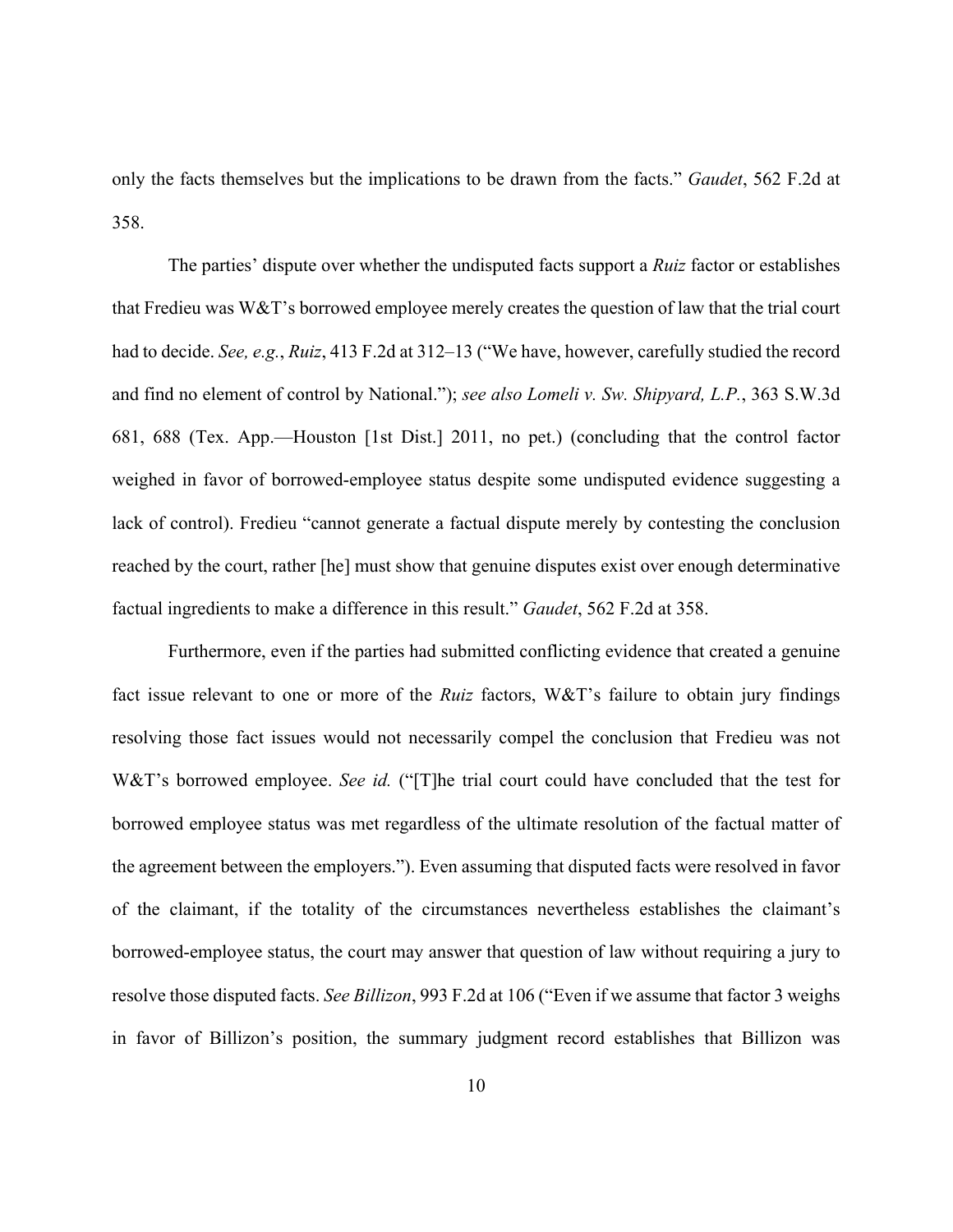Conoco's borrowed employee."); *see also Lomeli*, 363 S.W.3d at 694 (holding that, even assuming one factor weighed against the claimant's borrowed-employee status and another was neutral, judgment for the defendant was proper because "the remaining factors weigh in favor of borrowed employee status"). Under those circumstances, the disputed but undetermined facts would simply be "immaterial" and would not prevent the court from deciding the question of law. *Reliance Nat'l Indem. Co. v. Advance'd Temps., Inc.*, 227 S.W.3d 46, 50 (Tex. 2007).

The Fifth Circuit "will not insist upon the expense and delay of a trial if the overall issue can be resolved through a preponderance of other factual matters not in dispute." *Gaudet*, 562 F.2d at 358; *see also Brown*, 984 F.2d at 678 n.5 ("[T]he terms of a contract and the related factual issues do not automatically prevent summary judgment or directed verdict. If the remaining borrowed employee factors overwhelmingly point to borrowed employee status, a summary judgment or directed verdict is appropriate."); *Capps v. N.L. Baroid-NL Indus., Inc.*, 784 F.2d 615, 617 (5th Cir. 1986) ("[I]f sufficient basic factual ingredients are undisputed, the court may grant summary judgment."). Neither should we. The parties' evidence in this case did not create any genuine factual issues, and even if it had, the trial court could have decided the question of law without obtaining jury findings on those issues if the disputes were ultimately immaterial in light of the totality of the evidence. W&T's failure to obtain jury findings did not prevent the trial court from answering the question of law or require W&T to "conclusively establish" any of the *Ruiz* factors, either in the trial court or on appeal.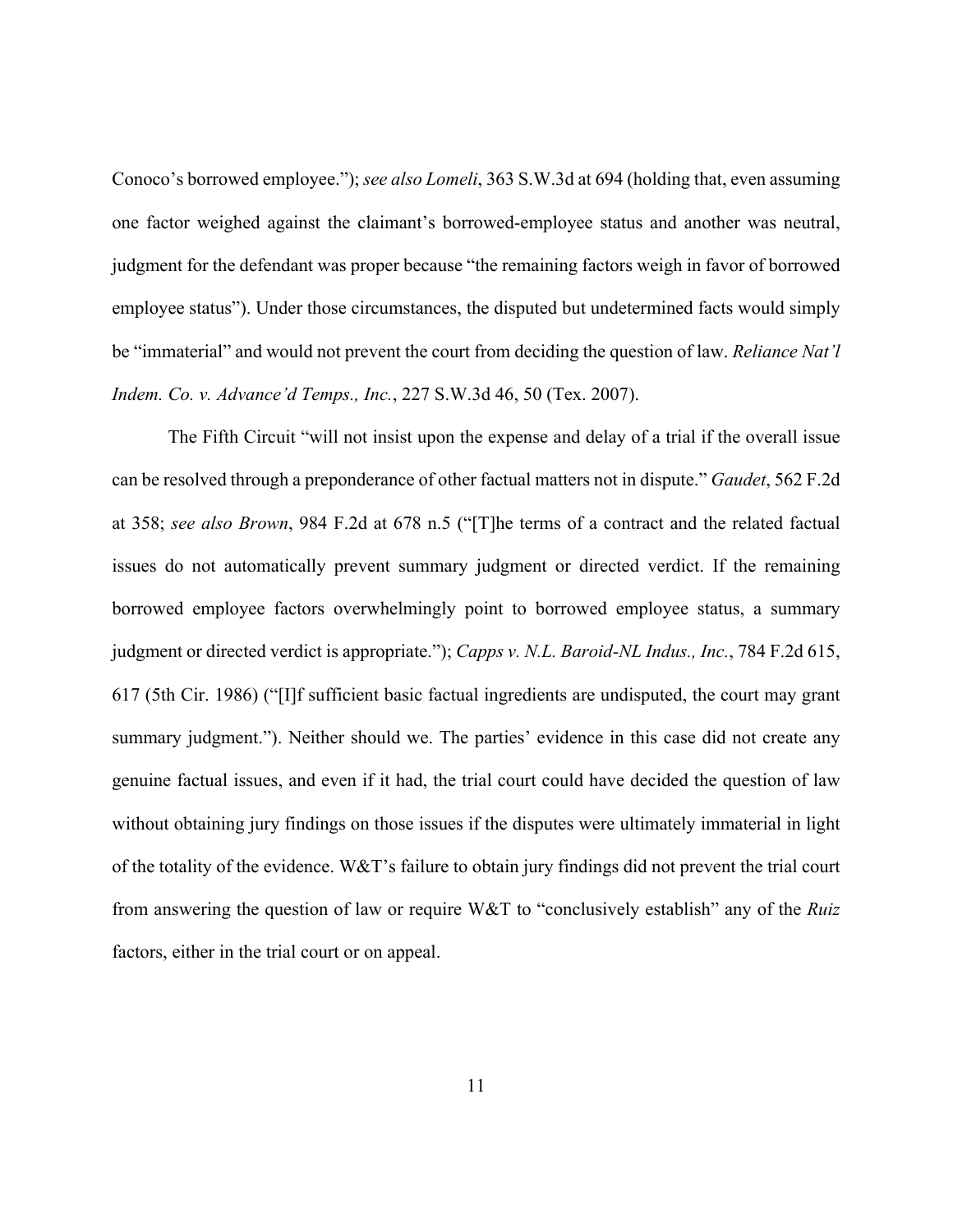## **IV. Fredieu's Employment Status**

Applying the proper standard of review, our task in this appeal is to decide de novo whether W&T met its burden to establish that Fredieu was its borrowed employee. Considering the totality of the evidence in light of the *Ruiz* factors, I agree with the trial court's conclusion that it did.

The undisputed evidence establishes that Fredieu was employed by and received his paychecks from the Wood Group. But he was assigned by the Wood Group to work for W&T pursuant to a Master Services Contract between those two employers. For at least fifteen months before his injury, Fredieu lived and worked on offshore platforms owned by W&T, and worked under the direction of a W&T supervisor. On the day of his injury, the W&T supervisor instructed Fredieu to travel with a group of other contractors' employees to a different, unoccupied platform to perform painting work and repair handrails. While on that platform, Fredieu discovered that a regulator appeared to be malfunctioning, and he reported that discovery to W&T by radio. The W&T supervisor instructed Fredieu to remove the regulator and bring it back to him on the other platform. Still using the radio, the W&T supervisor instructed Fredieu on the steps he should take to perform a safety check and eliminate pressure in the pipes connected to the regulator. Although Fredieu followed the W&T supervisor's instructions, an explosive release of pressurized gas occurred, flinging a pipe that struck Fredieu in the arm, causing significant fractures that required surgical repairs. Fredieu filed a claim for workers-compensation benefits under W&T's insurance policy, and he received and accepted those benefits for several months, until they were suspended because he failed to attend numerous follow-up appointments.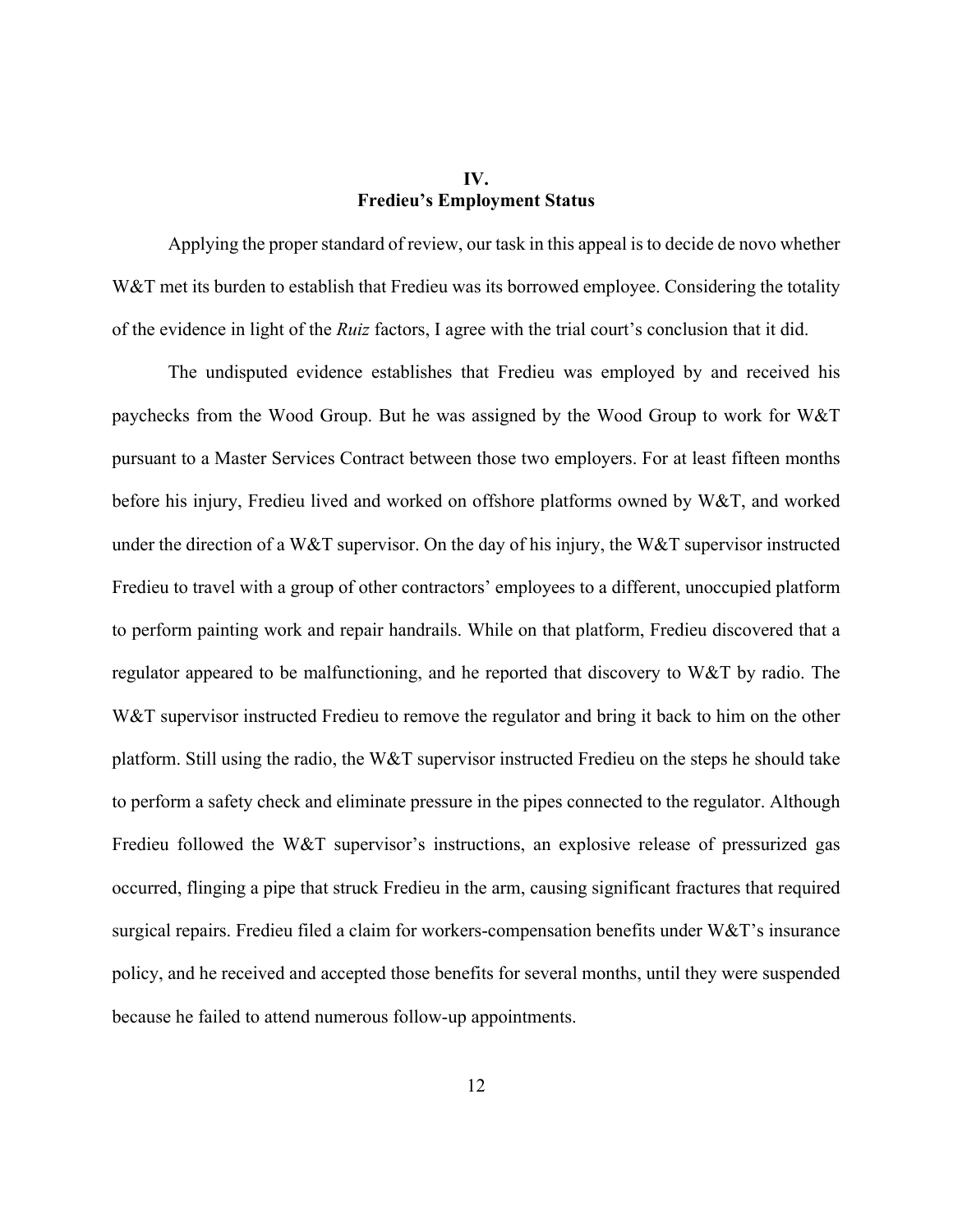Using the *Ruiz* factors to guide our analysis of the undisputed evidence, Fredieu concedes that he was performing work for W&T when he was injured (factor 2), that he acquiesced in and agreed to his assignment to work for W&T (factor 4), that he worked for W&T for a lengthy period of time (factor 7), and that W&T had the right to terminate his work on W&T's platforms (factor 8). The trial court, the court of appeals, and the Court today have all agreed that the undisputed facts regarding these four factors support the conclusion that W&T was Fredieu's true employer at the time of his injury. The parties and the courts dispute whether the undisputed evidence relating to the remaining *Ruiz* factors also supports that conclusion.

The third *Ruiz* factor requires us to consider the evidence relating to the nature of the agreement between W&T and the Wood Group regarding Fredieu's employment status. *See Gaudet*, 562 F.2d at 355–56. As the Court explains, the Master Services Contract provided that the Wood Group's employees who worked for W&T would not be considered to be W&T's employees, but another provision required W&T to obtain workers-compensation insurance covering the Wood Group's employees and expressly provided that the Wood Group's employees would be deemed to be W&T's borrowed servants. *Ante* at \_\_\_. The Court concludes that these potentially conflicting contractual provisions create an "unresolved material fact question." *Ante* at \_\_\_. But the construction of a contract presents a question of law, not a fact issue. *URI, Inc. v. Kleberg County*, 543 S.W.3d 755, 763 (Tex. 2018). I would conclude that, although the agreement does not completely or overwhelmingly weigh in favor of establishing Fredieu's status as W&T's borrowed employee, the fact that W&T and the Wood Group specifically agreed that Fredieu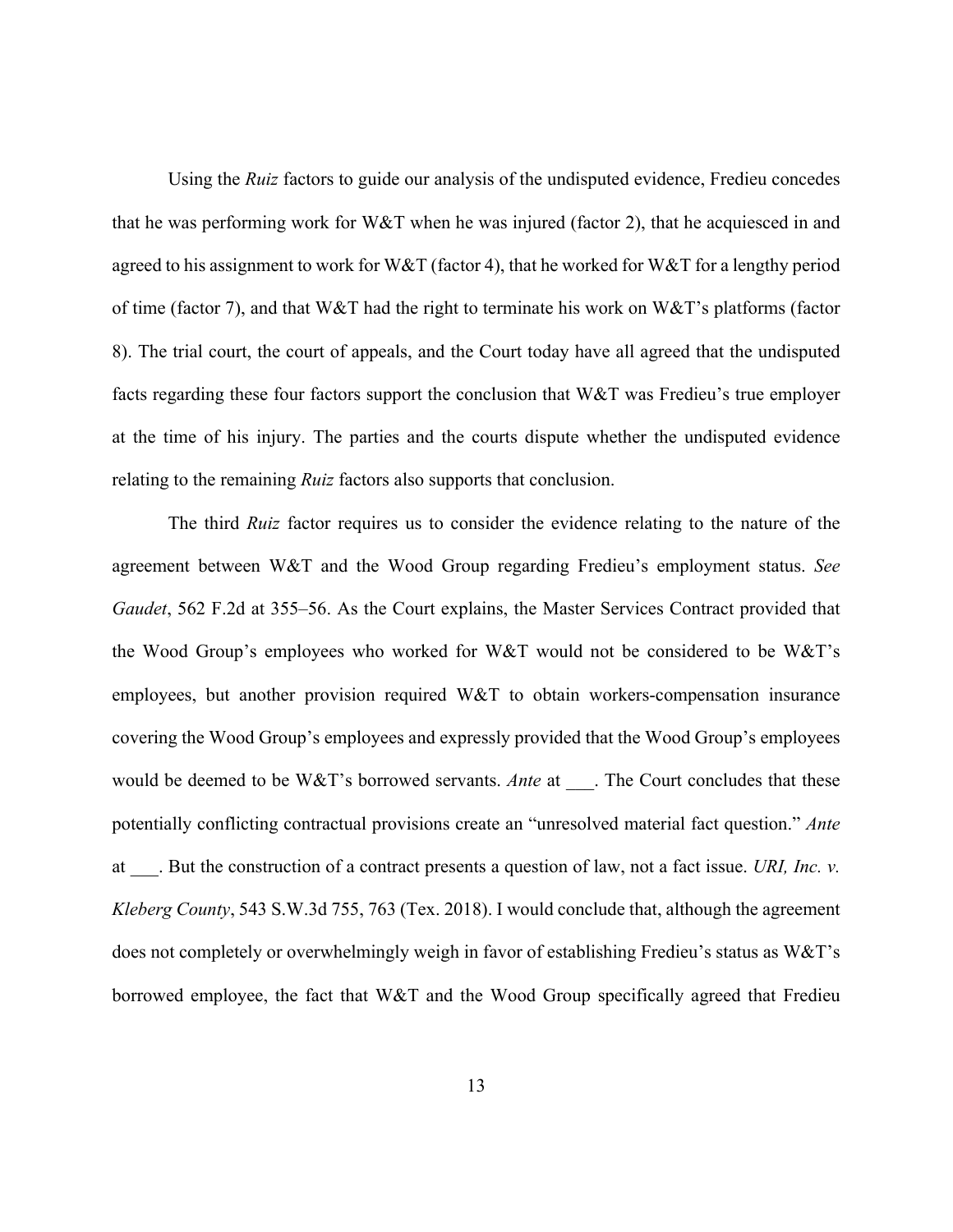would be covered by W&T's workers-compensation policy and deemed to be W&T's borrowed servant in that context provides substantial support for that conclusion.

The fifth *Ruiz* factor addresses evidence whether Fredieu essentially ceased being the Wood Group's employee during the time he worked for W&T. *See Gaudet*, 562 F.2d at 355. Again, the parties do not dispute any of the facts that are relevant to this analysis; instead, they dispute whether the undisputed facts relevant to this factor support a finding that Fredieu was  $W\&T$ 's borrowed employee. The undisputed evidence established that while Fredieu was working for W&T, the Wood Group retained the authority to reassign him to a different platform or to a different customer and continued to provide him with training, work clothes, and equipment. But the undisputed evidence also established that during that time, the Wood Group never exercised the reassignment authority and never gave Fredieu instructions on how to perform his work for W&T. Overall, I agree with Fredieu that the Wood Group did not completely terminate its relationship with Fredieu, but it certainly surrendered much of the typical employer-employee relationship to W&T.

The sixth *Ruiz* factor instructs us to consider evidence whether W&T furnished Fredieu's workplace and the tools he needed for the job. *See Gaudet*, 562 F.2d at 355. Fredieu concedes that W&T furnished his workplace. The undisputed evidence established that Fredieu and the Wood Group furnished most of his tools and clothing (hard hat, work shirts, jacket, safety glasses, gloves, boots, wrenches, and pliers), but W&T provided other tools and equipment that Fredieu needed to perform the work W&T assigned him (tubing, fittings, bolts, and other wrenches). I agree with the Court that overall, this factor does not clearly favor either party. *See ante* at  $\qquad$ .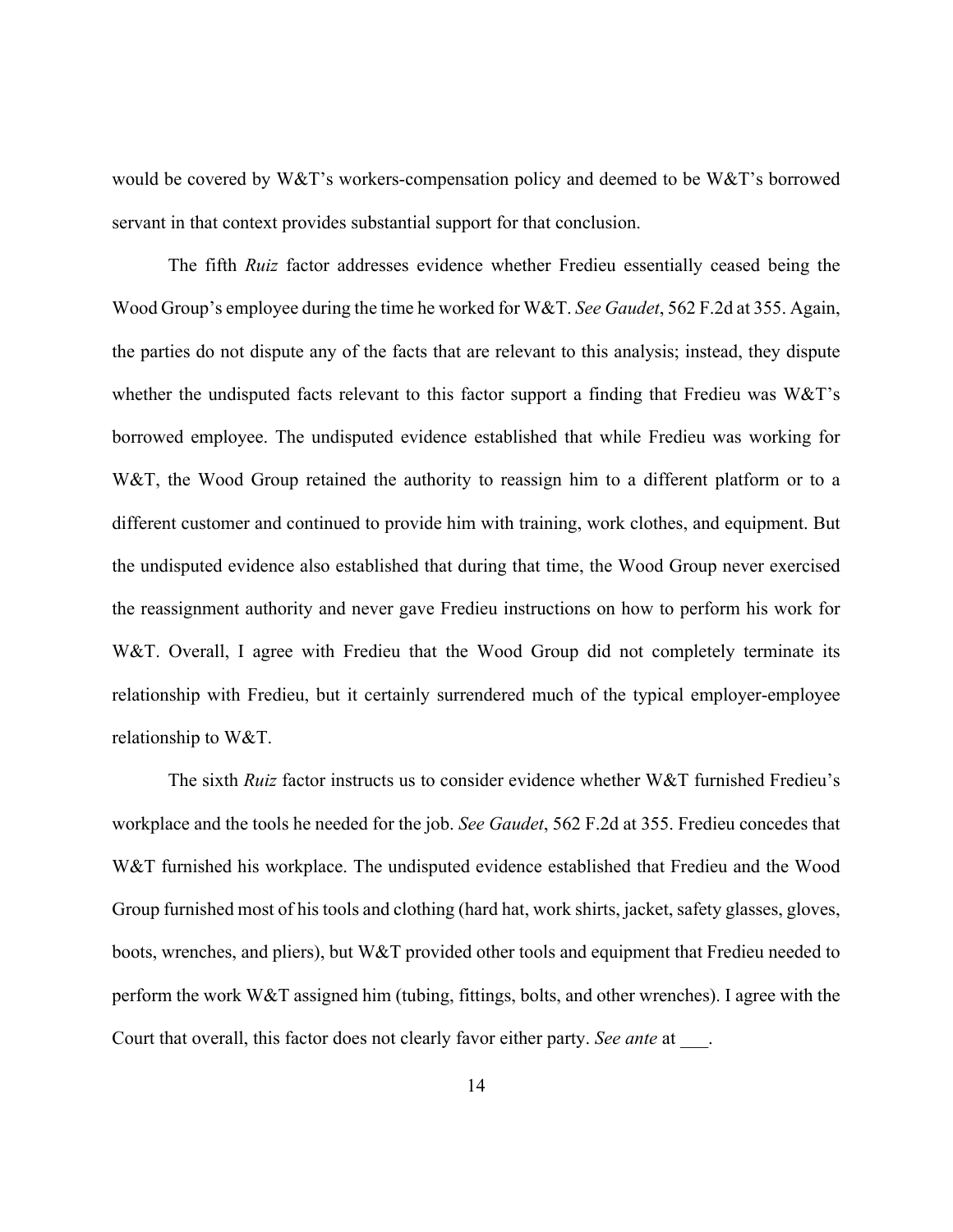The ninth *Ruiz* factor asks whether W&T or the Wood Group was obligated to pay for Fredieu's services. *See Gaudet*, 562 F.2d at 355. The trial court and the court of appeals both concluded that this factor supports a determination that Fredieu was W&T's borrowed employee, but the Court disagrees. The undisputed evidence established that Fredieu maintained time cards for the work he performed for W&T, that W&T reviewed and approved the time cards and submitted them to the Wood Group, that the Wood Group issued invoices to W&T based on the time cards, that W&T paid the invoices to the Wood Group, that the Wood Group paid Fredieu, and that the Wood Group would accept and implement any salary increase W&T wanted to provide for Fredieu because W&T would be the one to "pay for it." The Court concludes that this evidence "favors Fredieu" because his paychecks came from the Wood Group, he believed the Wood Group was obligated to pay him, and no evidence established that the Wood Group's obligation was dependent on W&T first paying the Wood Group. *Ante* at . I agree with the trial court and the court of appeals that the evidence related to this factor favors W&T. Without regard to the Court's hypothetical, the undisputed evidence established that W&T was contractually obligated to pay for Fredieu's services and in fact did pay for them based on the hours he worked for  $W\&T.^4$ 

<sup>&</sup>lt;sup>4</sup> The Fifth Circuit under similar facts has deemed this factor as favoring borrowed-employee status even at the summary-judgment stage. *See Billizon*, 993 F.2d at 105 ("D & C paid Billizon, but his pay was based on time tickets verified by Conoco."); *Brown*, 984 F.2d at 679 ("Gulf Inland paid Brown, but his pay was based on time tickets that had to be verified daily by Union."); *Capps*, 784 F.2d at 618 ("Baroid in essence paid Capps" when "Davis had the obligation to pay Capps, [but] Davis received the funds to pay Capps from Baroid.").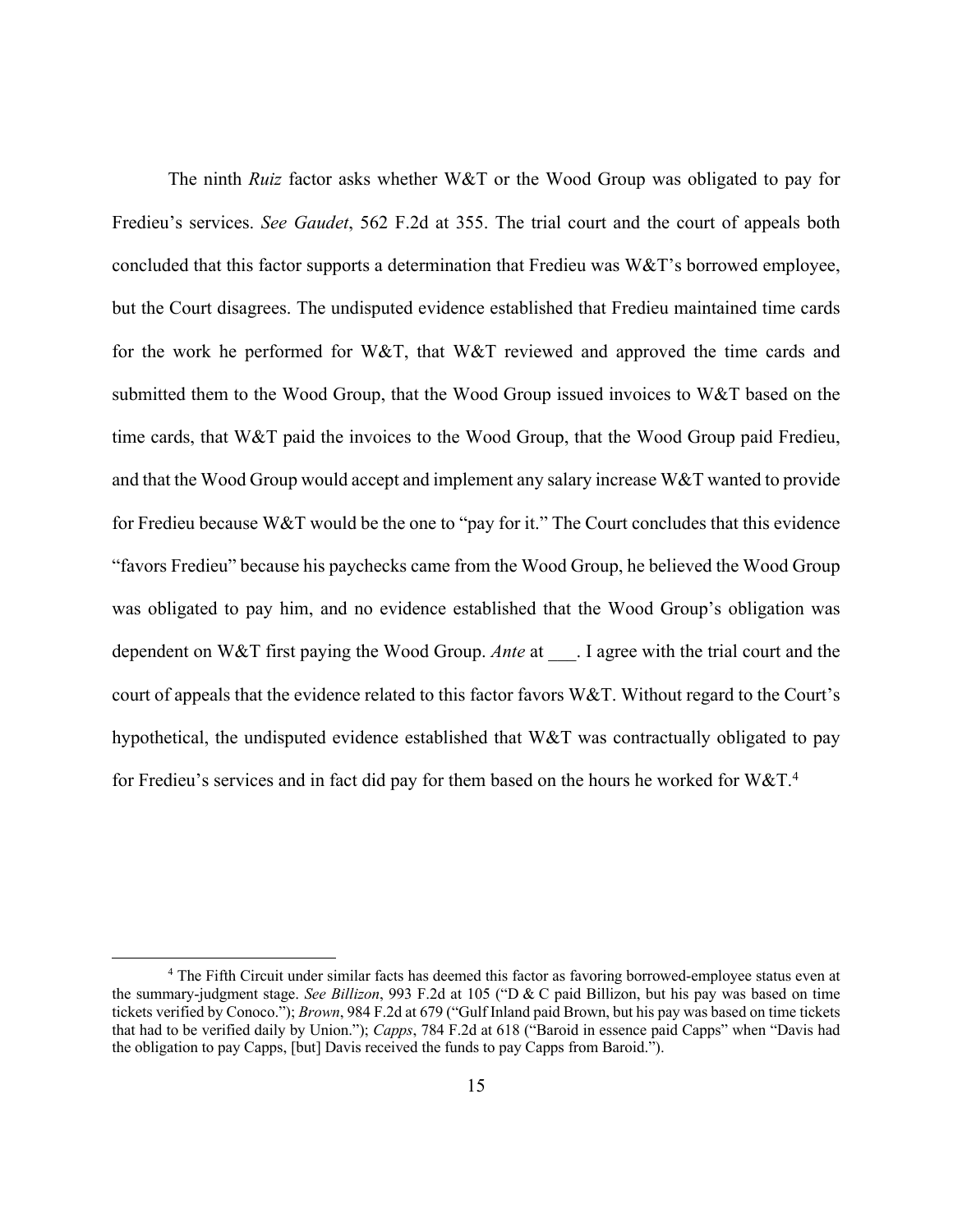Finally, the first *Ruiz* factor, which the Fifth Circuit has generally suggested is "central to" the analysis but not necessarily "dispositive,"5 addresses the evidence regarding the amount of control that W&T had over the work Fredieu was performing when he was injured. The undisputed evidence establishes that W&T instructed Fredieu to travel to the platform to perform painting work and repair handrails. When Fredieu discovered the malfunctioning regulator, he reported it to his W&T supervisor because, as he testified, "any time I, you know, tampered with [W&T's] equipment or was going to go into working on it, something like that, it's theirs, so I have to call and let him know what my findings were and how he wanted to go about fixing it." Fredieu attempted to remove the regulator because the W&T supervisor instructed him to remove it and bring it back to the other platform. The W&T supervisor gave Fredieu step-by-step instructions on how to perform a safety check and to remove the regulator, although he did not cover all the specific steps.

It is also undisputed that no one from W&T was on the platform when the accident occurred, and that Fredieu generally controlled his own work for W&T on a day-to-day basis with little to no direction or supervision from W&T. But Fredieu does not claim that he was his own employer, and certainly, as between W&T and the Wood Group, W&T acted as Fredieu's employer and exercised whatever supervisory control Fredieu required. And even Fredieu admits that, when the accident occurred, he was "just doing as [he] was told" by the W&T supervisor.

<sup>5</sup> *See Brown*, 984 F.2d at 676–77; *Melancon v. Amoco Prod. Co.*, 834 F.2d 1238, 1245 (5th Cir. 1988); *West v. Kerr-McGee Corp.*, 765 F.2d 526, 530–31 (5th Cir. 1985); *Ruiz*, 413 F.2d at 312–13.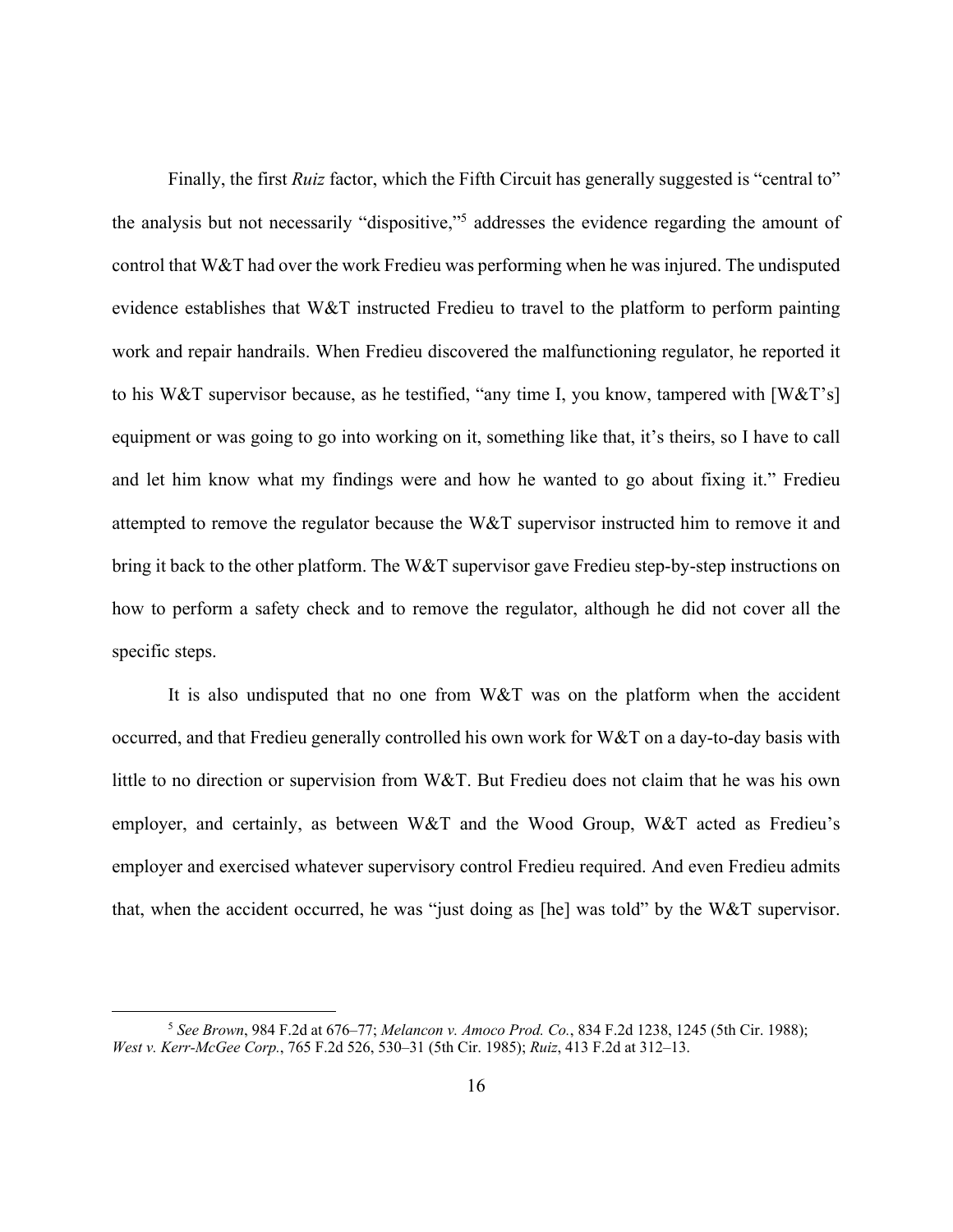These facts support the conclusion that W&T exercised substantial supervisory control over the work Fredieu performed on W&T's behalf.

The undisputed evidence in this record does not overwhelmingly establish that each of the nine *Ruiz* factors completely supports the conclusion that Fredieu was W&T's borrowed employee. But none of the factors is "decisive, and no fixed test is used to determine the existence of a borrowed-servant relationship." *Ruiz*, 413 F.2d at 312. In the end, our task is to determine whether, as a whole, the totality of the evidence demonstrates that W&T was not just a third party for whom Fredieu was providing services, but was in reality Fredieu's "true employer" such that limiting his recovery for a work-related injury would support the policies underlying the federal workerscompensation system. *See Gaudet*, 562 F.2d at 357. Under these facts, I agree with the trial court that Fredieu was W&T's borrowed employee.

#### **V. Conclusion**

Whether Fredieu was W&T's borrowed employee presents a question of law. The trial court thus erred by submitting that question to the jury, but it corrected that error by disregarding the jury's answer and deciding the question itself, considering the evidence presented in light of the *Ruiz* factors. W&T did not have to "conclusively establish" Fredieu's status as a borrowed employee in the trial court, either to justify the court's decision to disregard the jury's answer or to prevail on the question of law. Nor does W&T have to demonstrate in this Court that it conclusively established Fredieu's borrowed-employee status to uphold the trial court's judgment in its favor. Under the appropriate standard of review, we must decide the question of law de novo. Reviewing the evidence in light of the *Ruiz* factors, I conclude that Fredieu was W&T's borrowed